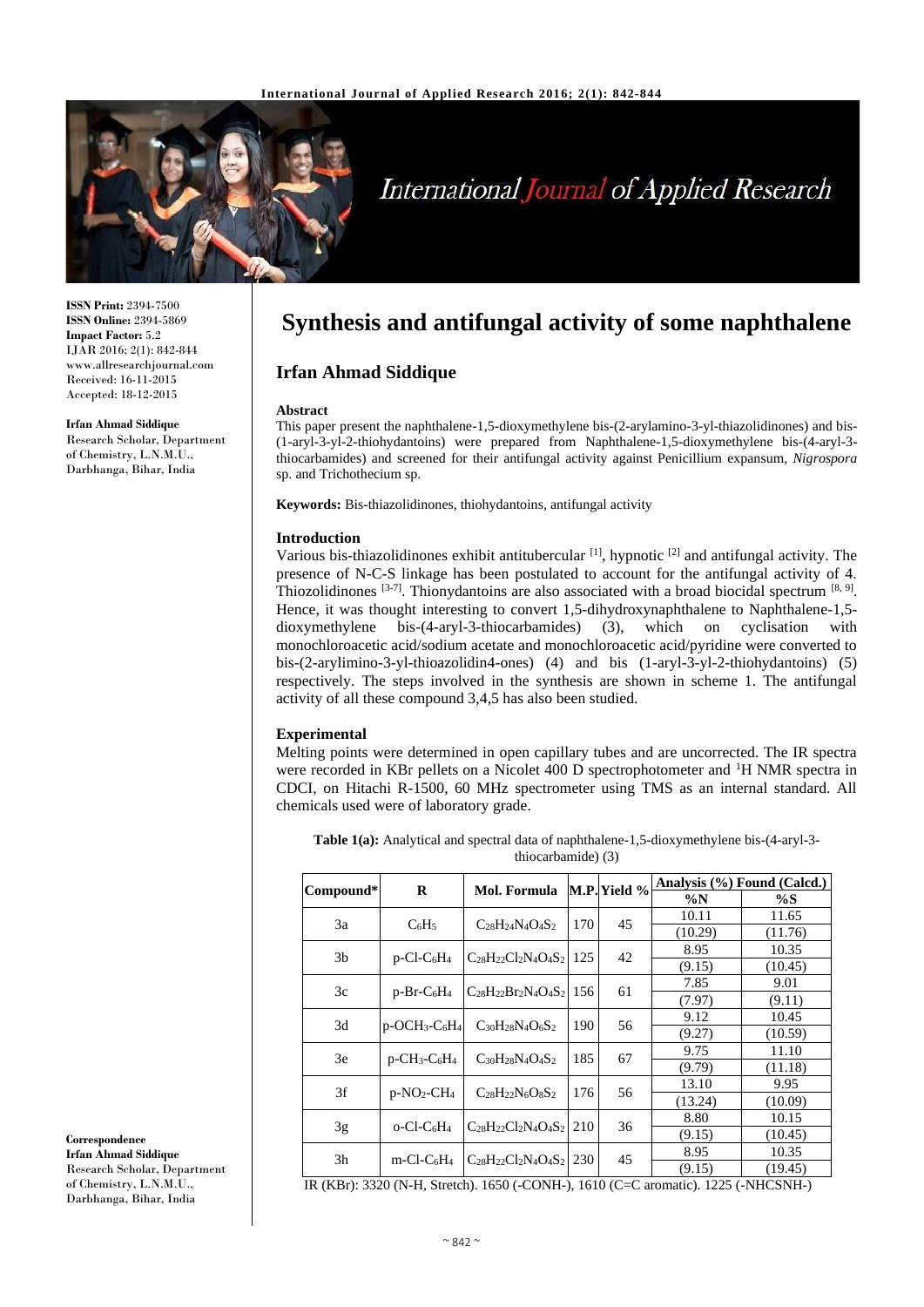**Table 1(b):** Antifungal activity of naphthalene-1,5-dioxymethylene bis-(4-aryl-3-thiocarbamide) (3)

|          | Zone of inhibition at $1000$ ppm $(\% )$ |     |                   |
|----------|------------------------------------------|-----|-------------------|
| Compound | Penicillium expansum<br>Nitrospora sp.   |     | Trichothecium sp. |
| 3a       | 100                                      | 79  | 100               |
| 3b       | 100                                      | 100 | 100               |
| 3c       | 75                                       | 81  | 78                |
| 3d       | 55                                       | 100 | 100               |
| 3e       | 100                                      | 100 | 42                |
| 3f       | 68                                       | 72  | 85                |
| 3g       | 82                                       | 100 | 100               |
| 3h       | 100                                      | 62  | 35                |

**Table 2(a):** Analytical and spectral data of naphthalene-1,5-dioxymethylene bis-(2-aryl-imino-3-yl-thiazolidin-4-ones)(4)

|           | R                                                    | Mol. Formula M.P. Yield %         |                                       |      | Analysis (%) found (Calcd.) |         |
|-----------|------------------------------------------------------|-----------------------------------|---------------------------------------|------|-----------------------------|---------|
| Compound* |                                                      |                                   |                                       |      | $\%N$                       | $\%S$   |
| 4a        |                                                      |                                   |                                       | 45   | 8.85                        | 10.15   |
|           | $C_6H_5$                                             | $C_{32}H_{24}N_{4}O_{6}S_{2}$     | 154                                   |      | (8.97)                      | (10.24) |
| 4b        |                                                      | $C_{32}H_{22}Cl_2N_4O_6S_2$ 134   |                                       | 42   | 7.95                        | 9.25    |
|           | $p$ -Cl-C <sub>6</sub> H <sub>4</sub>                |                                   |                                       |      | (8.09)                      | (9.24)  |
| 4c        |                                                      |                                   | 62<br>$C_{32}H_{22}Br_2N_4O_6S_2$ 156 | 7.01 | 8.01                        |         |
|           | $p-Br-C6H4$                                          |                                   |                                       |      | (7.16)                      | (8.18)  |
| 4d        | $p$ -OCH <sub>3</sub> -C <sub>6</sub> H <sub>4</sub> | $C_{34}H_{28}N_{4}O_{6}S_{2}$     | 143                                   | 54   | 8.10                        | 9.24    |
|           |                                                      |                                   |                                       |      | (8.18)                      | (9.35)  |
| 4e        | $p$ -CH <sub>3</sub> -C <sub>6</sub> H <sub>4</sub>  | $C_{34}H_{28}N_{4}O_{6}S_{2}$     | 224                                   | 61   | 8.45                        | 9.75    |
|           |                                                      |                                   |                                       |      | (8.58)                      | (9.81)  |
| 4f        | $p-NO_2-CH_4$                                        | $C_{32}H_{22}N_6O_{10}S_2$        | 156                                   | 46   | 11.65                       | 8.85    |
|           |                                                      |                                   |                                       |      | (11.76)                     | (8.96)  |
|           |                                                      | $C_{32}H_{22}Cl_2N_4O_6S_2$ 216   |                                       | 66   | 8.01                        | 9.15    |
| 4g        | $o$ -Cl-C <sub>6</sub> H <sub>4</sub>                |                                   |                                       |      | (8.09)                      | (9.24)  |
|           |                                                      | $C_{32}H_{22}Cl_2N_4O_6S_2$   121 |                                       | 35   | 7.95                        | 9.10    |
| 4h        | $m$ -Cl-C <sub>6</sub> H <sub>4</sub>                |                                   |                                       |      | (8.09)                      | (9.24)  |

IR (KB): 3010 (CH). 1650 (C=0, exocyclic), 1640 (C=0, endocyclic), 1600 (C=C aromatic), 1230 (C-S-C thiazolidinone)

|  |  |  |  | Table-2(b): Antifungal activity of naphthalene-1,5-dioxymethylene bis-(2-aryl-imino-3-yl-thiazolidin-4-ones) (4) |
|--|--|--|--|------------------------------------------------------------------------------------------------------------------|
|--|--|--|--|------------------------------------------------------------------------------------------------------------------|

|          | Zone of inhibition at 1000 ppm (%)     |     |                   |  |
|----------|----------------------------------------|-----|-------------------|--|
| Compound | Penicillium expansum<br>Nitrospora sp. |     | Trichothesium sp. |  |
| 4a       | 100                                    | 75  | 100               |  |
| 4b       | 100                                    | 100 | 100               |  |
| 4c       | 85                                     | 57  | 88                |  |
| 4d       | 56                                     | 100 | 100               |  |
| 4e       | 100                                    | 100 | 45                |  |
| 4f       | 58                                     | 78  | 65                |  |
| 4g       | 89                                     | 100 | 85                |  |
| 4h       |                                        | 60  | 35                |  |

#### **Naphthalene-1,5-dioxymethylene bis-(4-aryl-3 thiocarbamides) (3)**

A mixture of ammonium thiocyanate (0.1 mol) and acetone (50 ml) was placed in a flask and solution of diacetyl chloride of 1,5,dihydroxynaphthalene (0.05 mol) in acetone (50 ml) was added through a dropping funnel with stirring. Aryl amine (0.1 mol) in acetone (50 ml) was then added to the reaction mixture in small portions. When the addition was over, the reaction mixture was refluxed for 3h, cooled and poured into ice water. The resulting precipitate was filtered and washed with water and crystallized from ethanol. Various Naphthalene-1,5-dioxymethylene bis-(4-aryl-3 thiocarbamides) thus prepared are recorded in Table 1.

**Table 3(a):** Analytical and spectral data of naphthalene-1,5-dioxymethylene bis-(1-aryl-3-yl-2-thiohydantoins) (5)

|           | R                                                    | Mol. Formula M.P. Yield %                     |           |        | Analysis (%) found (Calcd.) |        |
|-----------|------------------------------------------------------|-----------------------------------------------|-----------|--------|-----------------------------|--------|
| Compound* |                                                      |                                               |           |        | $\%N$                       | $\%S$  |
| 5a        | $C_6H_5$                                             | $C_{32}H_{24}N_{4}O_{6}S_{2}$                 |           |        | 8.79                        | 10.20  |
|           |                                                      |                                               | 45<br>154 | (8.97) | (10.24)                     |        |
| 5b        |                                                      | $C_{32}H_{22}Cl_2N_4O_6S_2$ 134               |           | 42     | 7.85                        | 9.15   |
|           | $p$ -Cl-C <sub>6</sub> H <sub>4</sub>                |                                               |           |        | (8.09)                      | (9.24) |
| 5c        |                                                      | $p-Br-C_6H_4$ $C_{32}H_{22}Br_2N_4O_6S_2$ 156 |           |        | 7.08                        | 8.12   |
|           |                                                      |                                               | 62        | (7.16) | (8.18)                      |        |
| 5d        | $p$ -OCH <sub>3</sub> -C <sub>6</sub> H <sub>4</sub> |                                               | 143       | 54     | 7.95                        | 9.14   |
|           |                                                      | $C_{34}H_{28}N_{4}O_{6}S_{2}$                 |           |        | (8.18)                      | (9.35) |